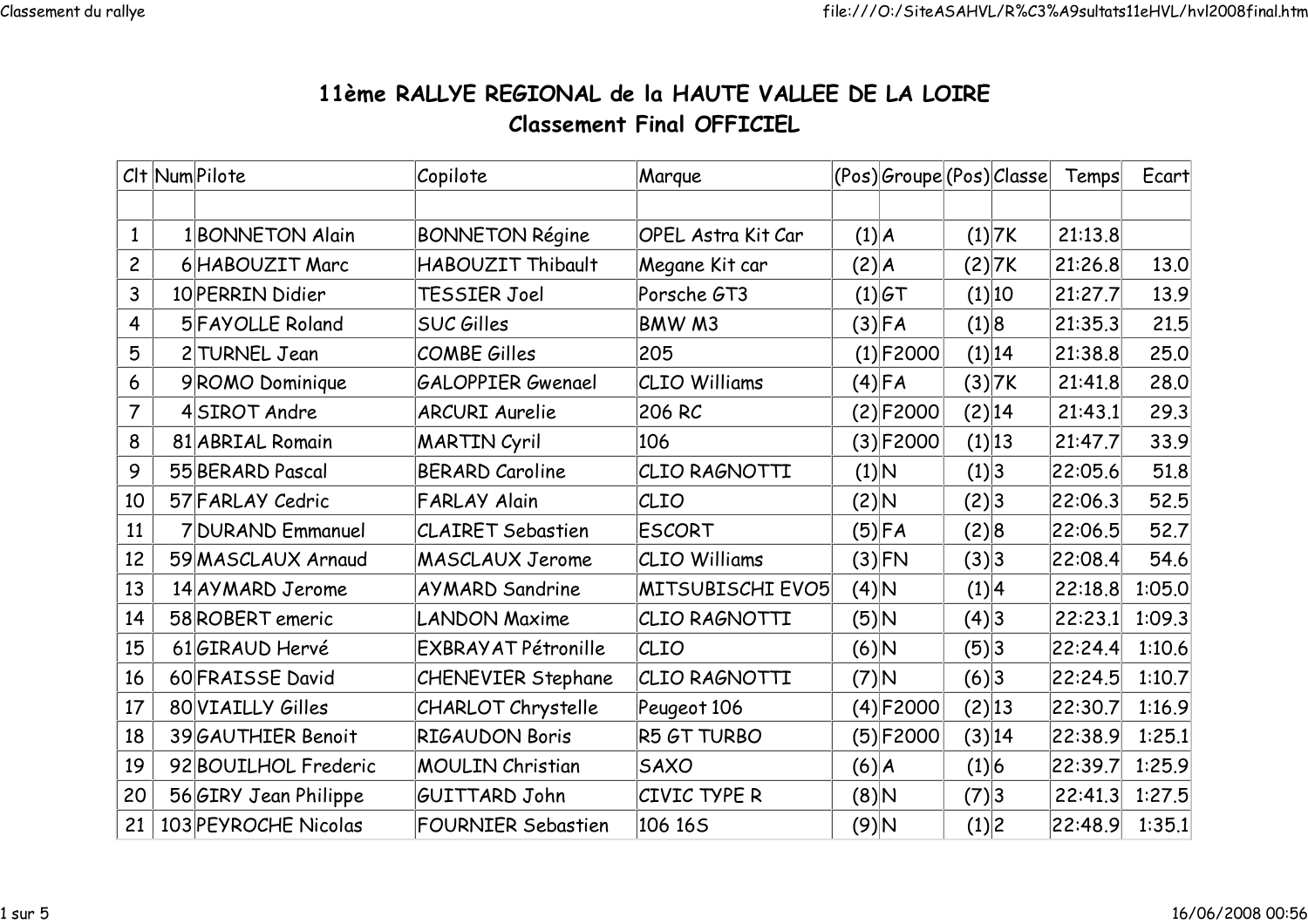| 22 | 98 TURNEL Jean François | <b>TONY Eric</b>            | <b>SAXO</b>             | $(10)$ N      |              | (2) 2     | 22:50.7        | 1:36.9 |
|----|-------------------------|-----------------------------|-------------------------|---------------|--------------|-----------|----------------|--------|
| 23 | 38 PERRAUD Maurice      | <b>PERRAUD Fiona</b>        | Renault Clio            |               | $(6)$ F2000  | $(4)$  14 | 22:55.4        | 1:41.6 |
| 24 | 96 SEGEALET Landry      | <b>SEGEALET Fabien</b>      | <b>SAXO</b>             | $(11)\vert N$ |              | (3) 2     | 22:58.0        | 1:44.2 |
| 25 | 45 MARREL Thierry       | <b>BONNET Vanessa</b>       | Peugeot 306 S16         |               | $(7)$ FA     | (1) 7     | 22:58.2        | 1:44.4 |
| 26 | 27 MONTEILHET Gregory   | <b>MONTEILHET Anthony</b>   | CLIO                    |               | $(7)$ F2000  | (5) 14    | 23:02.3        | 1:48.5 |
| 27 | 79 ABRIAL Stephane      | <b>MARIE Daniel</b>         | 205                     |               | $(8)$ F2000  | (3) 13    | 23:04.6        | 1:50.8 |
| 28 | 90 MAUREL Richard       | <b>DELAYGUE Sandy</b>       | 106 S16                 | $(8)$ $A$     |              | (2) 6     | 23:06.2        | 1:52.4 |
| 29 | 147 DUPERAY Lionel      | <b>DUPERAY Christophe</b>   | AX GTI                  | $(12)$ FN     |              | (1) 1     | 23:09.0        | 1:55.2 |
| 30 | 135 GALOP Nicolas       | <b>BISCOP Lucien</b>        | AX GTI                  | $(13)$ FN     |              | (2) 1     | 23:09.4        | 1:55.6 |
| 31 | 89 REBOUL Jean Régis    | <b>FOMBARON Emilie</b>      | 106                     |               | $(9)$ FA     | (3) 6     | 23:12.9        | 1:59.1 |
| 32 | 67 SEGUY Martial        | <b>ESTIVAL Franck</b>       | PEUGEOT 206             |               | $(9)$ F2000  | $(4)$ 13  | 23:13.0        | 1:59.2 |
| 33 | 78 BUISSON Aurelien     | VALLENET Jérôme             | <b>SAXO</b>             |               | $(10)$ F2000 | (5) 13    | 23:14.0 2:00.2 |        |
| 34 | 11 DESGEORGES Philippe  | <b>DESGEORGES Laétitia</b>  | <b>SUBARU</b>           | $(10)$ $A$    |              | (3) 8     | 23:14.9        | 2:01.1 |
| 35 | 111 MATHON Henri        | <b>BEDAGUE Rene</b>         | RALLYE <sub>3</sub>     |               | $(11)$ F2000 | (1) 12    | 23:15.1        | 2:01.3 |
| 36 | 77 ROCHE Frédéric       | <b>COMBE Ludovic</b>        | Peugeot 205 GTI         |               | $(12)$ F2000 | $(6)$  13 | 23:18.7        | 2:04.9 |
| 37 | 44 AUBOYER Johann       | <b>AUBOYER Gabriel</b>      | RENAULT 11 TURBO        |               | $(13)$ F2000 | (6) 14    | 23:21.4 2:07.6 |        |
| 38 | 128 PEYRACHE Fabrice    | PORTE Thierry               | Peugeot 205 rallye      | $(11)$ FA     |              | (1) 5     | 23:24.4        | 2:10.6 |
| 39 | 145 TUCOULAT Vincent    | TUCOULAT Alexandre          | 205 RALLYE              | $(14)$ FN     |              | (3) 1     | 23:25.6        | 2:11.8 |
| 40 | 106 FLEURY Alain        | <b>BARDOUX Pauline</b>      | Peugeot 205 GTI         |               | $(14)$ F2000 | (2) 12    | 23:26.5        | 2:12.7 |
| 41 | 117 BERNARD Michel      | <b>REOCREUX Alain</b>       | <b>RALLYE 3</b>         |               | $(15)$ F2000 | (3) 12    | 23:29.2        | 2:15.4 |
| 42 | 104 EXBRAY AT Robert    | EXBRAYAT Jérome             | <b>SAXO</b>             | $(15)$ N      |              | (4) 2     | 23:33.9        | 2:20.1 |
| 43 | 129 COMBE Fabien        | <b>ROBERT Jean Philippe</b> | <b>CITROEN AX SPORT</b> | $(12)$ FA     |              | (2)5      | 23:34.0 2:20.2 |        |
| 44 | 102 COUDERT Alexandre   | DEBOND Stéphane             | PEUGEOT 106 S16         | $(16)$ FN     |              | (5)2      | 23:39.1 2:25.3 |        |
| 45 | 118 MALLET Thierry      | <b>DEGACHE Mickael</b>      | <b>RALLYE 2</b>         |               | $(16)$ F2000 | $(4)$ 12  | 23:39.9 2:26.1 |        |
| 46 | 95 BERARD Roland        | <b>GIUEL Julien</b>         | <b>SAXO</b>             | $(17)$ N      |              | (6) 2     | 23:40.9        | 2:27.1 |
| 47 | 19 PERRUSSEL Stephane   | <b>ALLIBERT Cyril</b>       | R5 GT TURBO             | $(18)$ FN     |              | (2) 4     | 23:42.7 2:28.9 |        |
| 48 | 137 ORIOL Jean Marie    | <b>GIRARD Benoit</b>        | AX GTI                  | $(19)$ FN     |              | (4) 1     | 23:42.8 2:29.0 |        |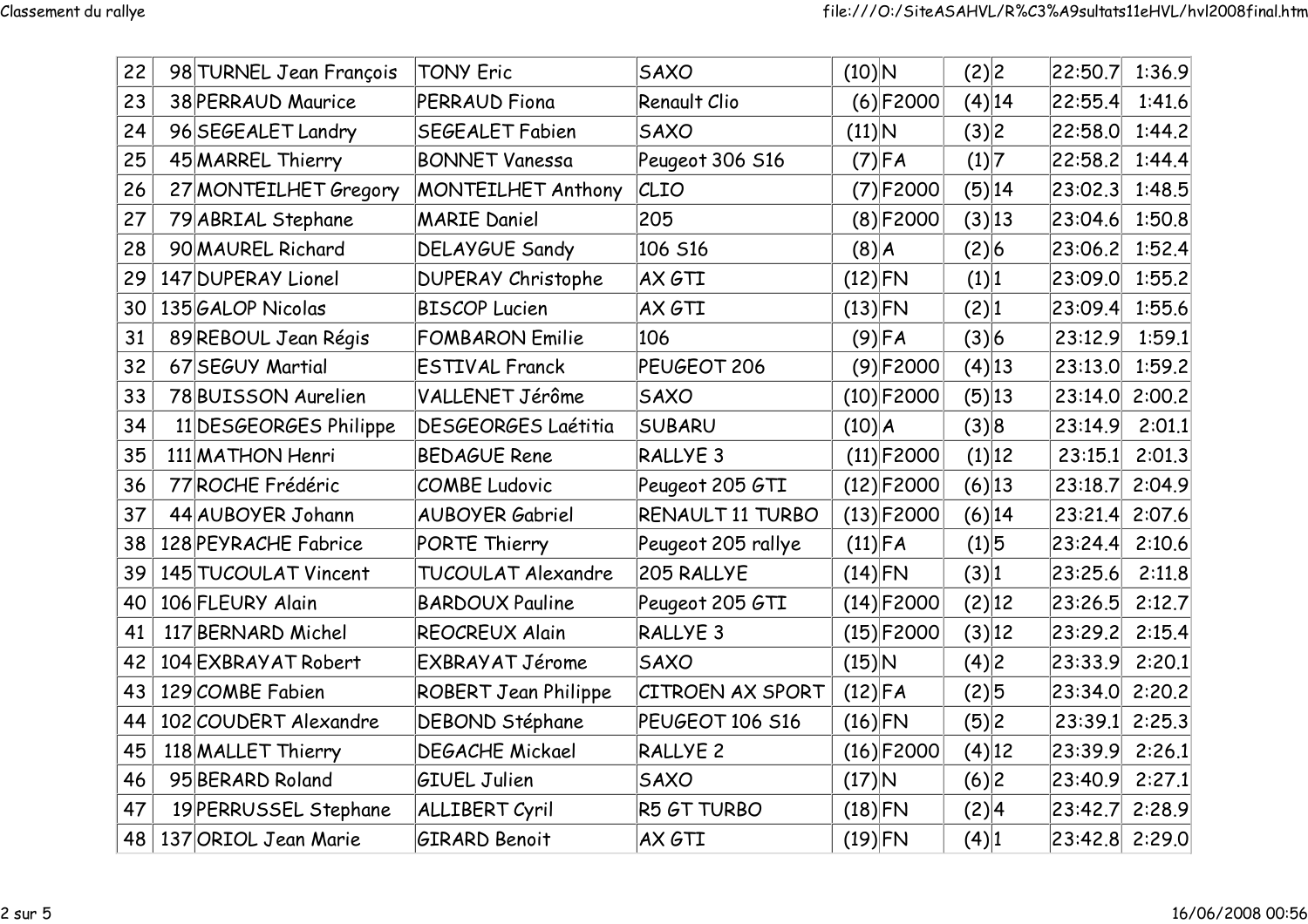| 49 | 100 TOURNEBIZE Mathieu | <b>TAVERNIER Laurent</b>     | PEUGEOT 106 S16         | $(20)$ FN  |              | (7) 2     |          | 23:43.9 2:30.1     |        |
|----|------------------------|------------------------------|-------------------------|------------|--------------|-----------|----------|--------------------|--------|
| 50 | 87 DESGEORGES David    | <b>ROUDIL Mickael</b>        | 206 XS                  | (13) A     |              |           | (1) 6K   | 23:45.1            | 2:31.3 |
| 51 | 36 PEPIN Bernard       | <b>COINDE Ludovic</b>        | R5 GT TURBO             |            | $(17)$ F2000 |           | (7) 14   | $ 23:45.3 $ 2:31.5 |        |
| 52 | 130 ARGAUD Cedric      | <b>HERITIER Gaethan</b>      | 106 XSI                 | $(14)$ FA  |              | (3) 5     |          | $23:46.1$ 2:32.3   |        |
| 53 | 105 LYOTARD Eric       | <b>BOISSY Laurence</b>       | <b>CITROEN SAXO VTS</b> | $(21)$ N   |              | (8) 2     |          | 23:46.4 2:32.6     |        |
| 54 | 21 VOLLE Cyril         | <b>ASTIER Marie Ange</b>     | R5 GT Turbo             | $(22)$ FN  |              | (3) 4     |          | 23:46.9 2:33.1     |        |
| 55 | 42 ROUCHOUSE Franck    | MERCHIONNE Stephane BMW 320i |                         |            | $(18)$ F2000 |           | (8) 14   | 23:48.1 2:34.3     |        |
| 56 | 24 FAYOLLE Florian     | <b>BAYARD Anthony</b>        | R5 GT TURBO             |            | $(19)$ F2000 |           | $(9)$ 14 | 23:48.6 2:34.8     |        |
| 57 | 91 CARROT Jeremie      | <b>BERGERON Florent</b>      | <b>SAXO</b>             | $(15)$ $A$ |              | (4) 6     |          | 23:52.9 2:39.1     |        |
| 58 | 53 PHILIS Steeves      | <b>CHARVOLINGuy</b>          | <b>CIVIC</b>            | $(23)$ N   |              | (8) 3     |          | 23:54.3 2:40.5     |        |
| 59 | 144 GRAND Sylvain      | <b>DUCRAY Pauline</b>        | <b>AX SPORT</b>         | $(24)$ FN  |              | (5) 1     |          | $ 23:55.5 $ 2:41.7 |        |
| 60 | 146 FOURNIER Frederic  | <b>MARSAUD Vincent</b>       | POLO                    | $(25)$ N   |              | (6) 1     |          | 23:55.5            | 2:41.7 |
| 61 | 48 DURET Eric          | <b>COLOMBAN Cedric</b>       | CLIO                    | $(16)$ FA  |              | (2) 7     |          | 23:57.8 2:44.0     |        |
| 62 | 20 FORESTIER Jean Luc  | <b>DURAND Marie Pierre</b>   | R5 GT TURBO             | $(26)$ FN  |              | (4) 4     |          | 23:57.9 2:44.1     |        |
| 63 | 29 MEZOUAR Mohamed     | PAGE Mickaël                 | GOLF                    |            | $(20)$ F2000 | $(10)$ 14 |          | 23:59.4 2:45.6     |        |
| 64 | 75 VEY Remy            | <b>MIRMAND Jeremy</b>        | 205                     |            | $(21)$ F2000 | (7) 13    |          | 24:00.8 2:47.0     |        |
| 65 | 18 MOURY Frédéric      | VASSEL José                  | R5 GT TURBO             | $(27)$ FN  |              | (5) 4     |          | 24:03.1 2:49.3     |        |
| 66 | 69 ROCHETIN Emmanuel   | <b>GIDON Julien</b>          | 205                     |            | (22) F2000   | (8) 13    |          | 24:03.5 2:49.7     |        |
| 67 | 142 CHAMBRON Gregory   | <b>ROUCHON Sylvain</b>       | AX GTT                  | $(28)$ FN  |              | (7) 1     |          | 24:12.5 2:58.7     |        |
| 68 | 127 ABRIAL Anthony     | <b>CONDON Gaëtan</b>         | Peugeot 106 Rallye      | $(17)$ FA  |              | (4)5      |          | 24:13.2 2:59.4     |        |
| 69 | 46 PETITPA Francisque  | <b>ROLHION Rémi</b>          | Renault MEGANE          | $(18)$ $A$ |              | (3) 7     |          | 24:20.5 3:06.7     |        |
| 70 | 107 FIASSION Antoine   | <b>FIASSION Roland</b>       | 106 XSI                 |            | $(23)$ F2000 | (5) 12    |          | 24:24.0            | 3:10.2 |
| 71 | 131 MOUNIER Michael    | <b>BERNE Geraldine</b>       | 205 RALLYE              | $(19)$ FA  |              | (5) 5     |          | 24:25.5            | 3:11.7 |
| 72 | 51 LIMOUZIN Laurent    | <b>COMBIER Laurent</b>       | CLIO <sub>165</sub>     | $(29)$ FN  |              | (9)3      |          | 24:27.4 3:13.6     |        |
| 73 | 113 CHIPIER Sébastien  | <b>VACHER Venceslas</b>      | AX GTI                  |            | $(24)$ F2000 | $(6)$ 12  |          | 24:34.4 3:20.6     |        |
| 74 | 115LEVEQUE Marc        | LEVEQUE Guillaume            | Talbot SAMBA            |            | $(25)$ F2000 |           | (7) 12   | 24:36.2 3:22.4     |        |
| 75 | 139 BERARD David       | <b>DESSALCES Armand</b>      | 205                     | $(30)$ FN  |              | (8) 1     |          | 24:39.2 3:25.4     |        |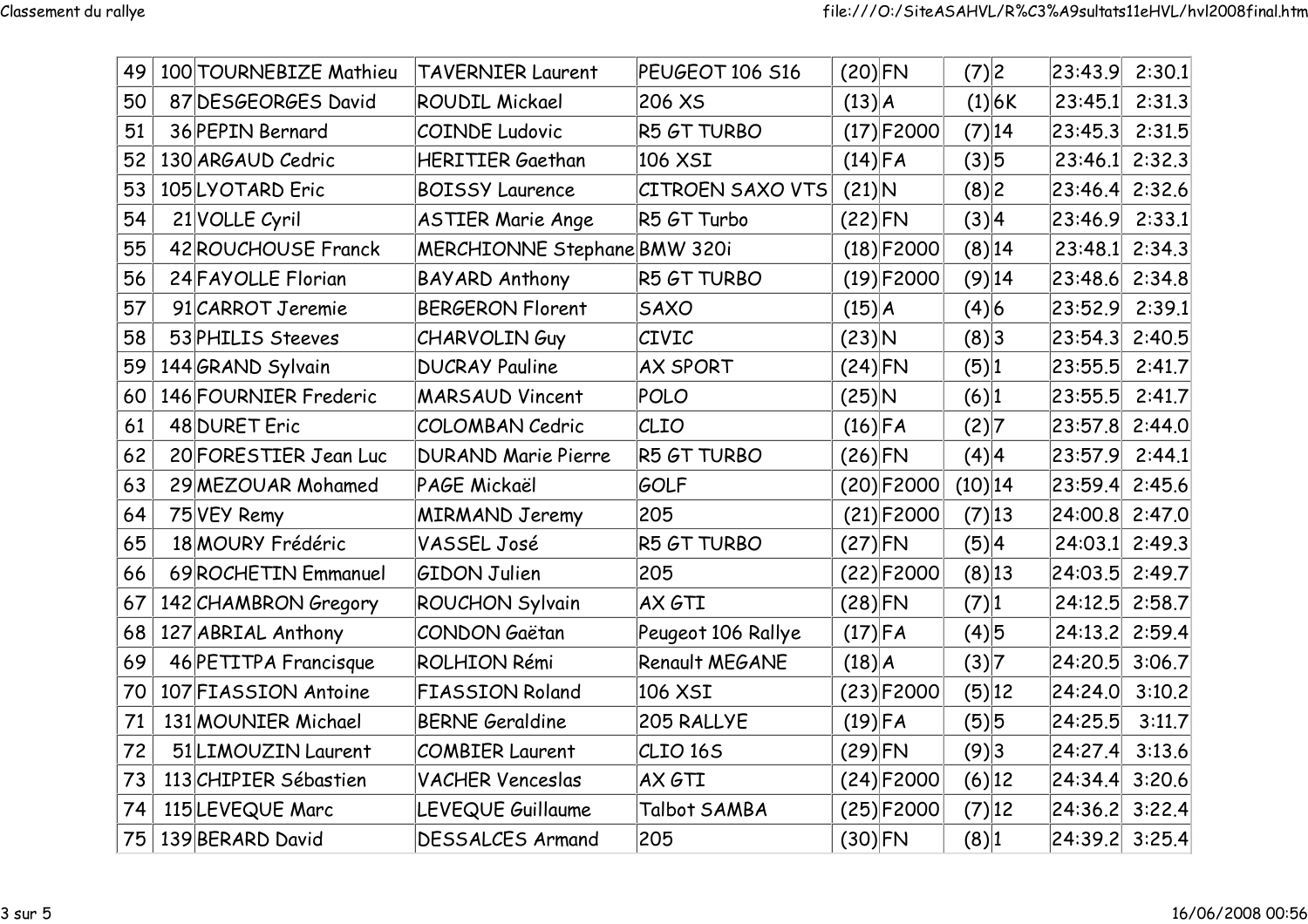| 76  | 76 MAGAR Anthony                          | <b>FAURE Michael</b>       | Peugeot 205 GTI     |           | $(26)$ F2000  | $(9)$ 13  |          | 24:39.3 3:25.5     |        |
|-----|-------------------------------------------|----------------------------|---------------------|-----------|---------------|-----------|----------|--------------------|--------|
| 77  | 94 FAYOLLE Maxime                         | <b>BONNARD Alexandre</b>   | Peugeot 205         | $(31)$ FN |               | (9)2      |          | 24:42.0 3:28.2     |        |
| 78  | 110 PRAT Anthony                          | <b>BOYER Bernard</b>       | 106 Rallye          |           | $(27)$ F2000  | $(8)$ 12  |          | 24:44.3 3:30.5     |        |
| 79  | 74 BERTHET Eric                           | <b>BROSSAT Sébastien</b>   | Visa GTI            |           | $(28)$ F2000  | (10) 13   |          | 24:50.8 3:37.0     |        |
| 80  | 99 TRANCHANT Herve                        | <b>LAPALUS Andre</b>       | CIVIC               | $(32)$ FN |               | (10) 2    |          | 24:52.0 3:38.2     |        |
| 81  | 49 BONTEMPS Bertrand                      | <b>BOURAT Sébastien</b>    | Peugeot 306 GTI 16s | $(20)$ FA |               | (4) 7     |          | 25:04.6 3:50.8     |        |
| 82  | 17 SAGNARD Yvan                           | <b>MEVIAL Aurelie</b>      | <b>R5 GT TURBO</b>  | $(33)$ FN |               | (6) 4     |          | 25:07.3 3:53.5     |        |
| 83  | 133 SALETTE Franck                        | <b>FATISSON Dimitri</b>    | Peugeot 106 XSI     | $(34)$ FN |               | (9) 1     |          | 25:11.6 3:57.8     |        |
| 84  | 34 DORY Nicolas                           | <b>DORY Cyril</b>          | CLIO                |           | $(29)$ F2000  | (11) 14   |          | 25:11.7 3:57.9     |        |
| 85  | 141 DUCLAUX Maxime                        | DE SAUSA Chrystele         | 205 RALLYE          | $(35)$ FN |               | (10) 1    |          | 25:12.9            | 3:59.1 |
| 86  | 108 PITAVAL Yvon                          | GOUTAGNY Anthony           | TALBOT SAMBA        |           | $(30)$ F2000  | $(9)$ 12  |          | 25:19.6 4:05.8     |        |
| 87  | 136 MASSON Lionel                         | <b>ESTEVENON David</b>     | AX GTI              | $(36)$ FN |               | (11) 1    |          | 25:21.6 4:07.8     |        |
| 88  | 150 ROUDIL Nicolas                        | LYOTARD Raphael            | 205                 |           | $(31)$ F2000  | (1) 11    |          | 25:25.0            | 4:11.2 |
| 89  | 134 ABRIAL Pierre                         | <b>COSTE Thomas</b>        | 205 Rallye          | $(37)$ FN |               | (12) 1    |          | 25:31.7            | 4:17.9 |
| 90  | 25 DI VINCENZO Cedric                     | PIRES Philippe             | R5 GT TURBO         |           | $(32)$ F2000  | (12) 14   |          | 25:34.8            | 4:21.0 |
| 91  | 125 LIABOT Rémy                           | <b>BEYSSON Fabienne</b>    | Peugeot 205 RALLYE  | $(21)$ FA |               | (6) 5     |          | $25:37.1$ 4:23.3   |        |
| 92  | 82 ZMY SLOWSKI David                      | ZMYSLOWSKI Pierre          | 205 GTI             |           | $(33) $ F2000 | (11) 13   |          | $ 25:40.5 $ 4:26.7 |        |
| 93  | 143JOUBERT Mickael                        | JOUBERT Jonathan           | AX GTI              | $(38)$ FN |               | (13) 1    |          | 25:41.2            | 4:27.4 |
| 94  | 85 GIBERT Christophe                      | <b>BOIRON Anthony</b>      | 205                 |           | $(34)$ F2000  | $(12)$ 13 |          | $ 25:42.4 $ 4:28.6 |        |
| 95  | 35 BENY Gilles                            | <b>BENY Jeremy</b>         | 309 GTI 16S         |           | $(35)$ F2000  | (13) 14   |          | $ 25:43.6 $ 4:29.8 |        |
| 96  | 30 FERRIERE Thomas                        | <b>FERRIERE Romain</b>     | 205 GTI             |           | $(36)$ F2000  | $(14)$ 14 |          | 25:45.0            | 4:31.2 |
| 97  | 126 DECOUCHE Julien                       | <b>CHAPELIER Jean Noël</b> | Peugeot 205 rallye  | $(22)$ FA |               |           | $(1)$ 5K | $ 25:47.3 $ 4:33.5 |        |
| 98  | 119 BROUILLOUX Julien                     | <b>BERGEON Marie</b>       | 205 RALLYE          |           | $(37)$ F2000  | $(10)$ 12 |          | 25:52.6            | 4:38.8 |
| 99  | 83 CROUZET Mathieu                        | <b>CHARRE Simon</b>        | 205 GTI             |           | $(38)$ F2000  | (13) 13   |          | $ 25:53.4 $ 4:39.6 |        |
| 100 | 65 PRADIER Luc                            | GOUGIS Bertrand            | Peugeot 205 GTI     |           | $(39)$ F2000  | $(14)$ 13 |          | $26:07.1$ 4:53.3   |        |
| 101 | 140 BARTHELEMY Sébastien BRUCHET Mireille |                            | 205 RALLYE          | $(39)$ FN |               | (14) 1    |          | 26:11.2 4:57.4     |        |
| 102 | 101 ROCHEDY Fabrice                       | <b>GAY Maryline</b>        | 205 GTI             | $(40)$ FN |               | (11) 2    |          | 26:12.0 4:58.2     |        |